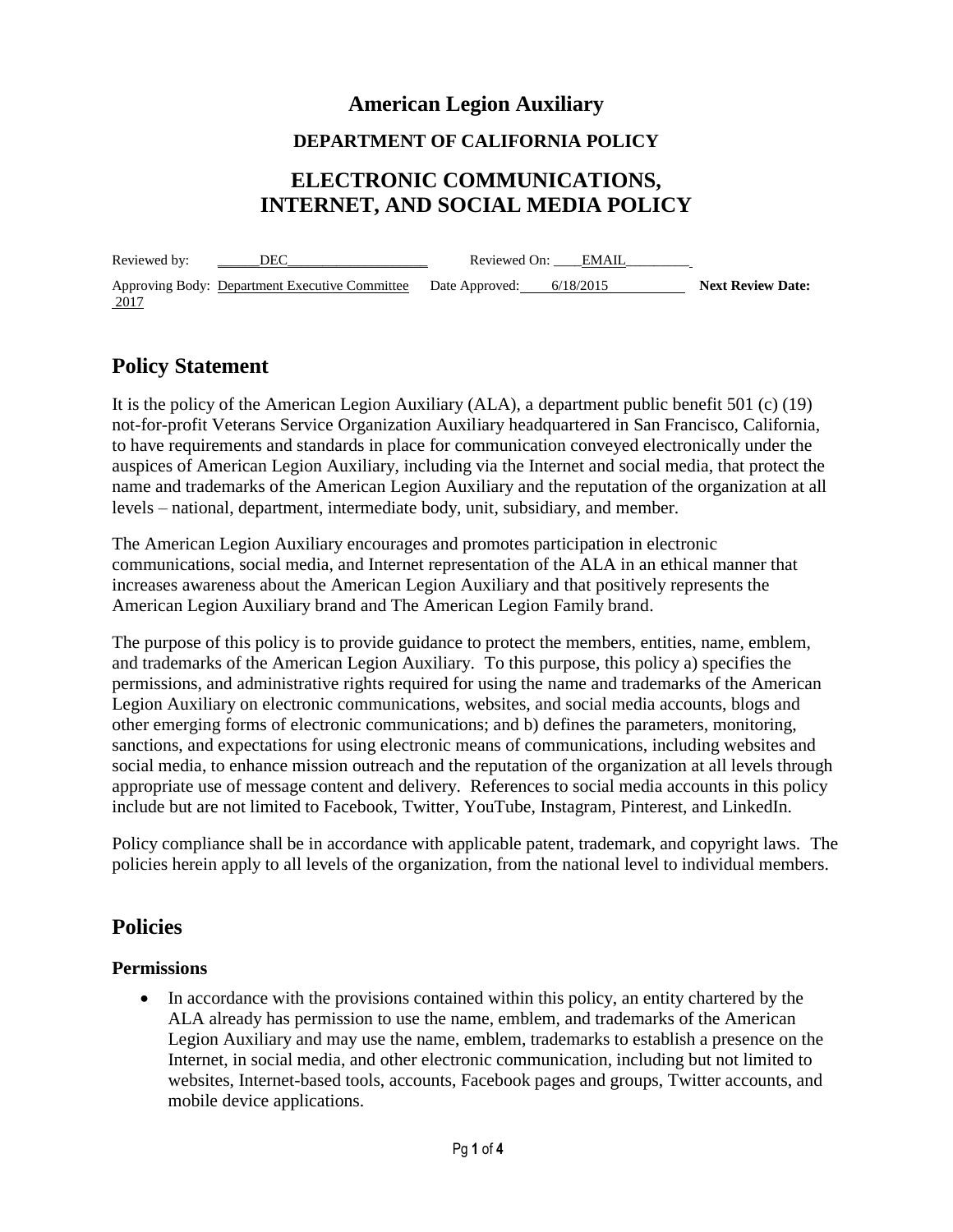Departments, department-authorized intermediate bodies, and units have approval to use the name American Legion Auxiliary, the emblem, and ALA trademarks on electronic-based communications by and from the department, department-authorized intermediate body, and unit. Therefore, in accordance with this policy, approval to use the name, emblem and trademarks of the ALA is deemed granted to departments and units as chartered entities of the ALA and to department-authorized intermediate bodies and subsidiaries, and no additional approval from the National organization is required.

#### **Administrative Rights**

- All national-level Internet-based accounts, social media accounts, websites, and electronic blogs that utilize the name and/or trademarks of the American Legion Auxiliary must have shared administrative rights with ALA National Headquarters. Such national accounts include those established and administered by national officers, National Executive Committeewomen, national governing board members, national subsidiaries, national chairmen and national committee members.
- All department-level, intermediate-body level, unit level, and department and unit subsidiary Internet-based accounts, social media accounts, websites, and electronic blogs that utilize the name and/or trademarks of the American Legion Auxiliary are advised to have more than one ALA entity representative with administrative rights and/or login information.
- All Internet-based accounts, social media accounts, websites, and electronic blogs that utilize the name and/or trademarks of the American Legion Auxiliary must obey the Terms of Service of any social media platform employed.
- Departments and units that share websites and other electronic media with their American Legion counterparts are advised to establish policies regarding permissions and shared administrative rights.

#### **Content**

- Websites, electronic communications, Internet-based accounts, electronic blogs, and social media accounts must clearly, accurately, and completely identify the ALA entity represented; e.g. American Legion Auxiliary department, intermediate body, unit, subsidiary, program.
- Information posted or conveyed electronically via Internet-based accounts must be relevant to the ALA entity and its programs and must safeguard the integrity of the ALA and the privacy of individuals in keeping with all applicable federal, state, and local laws and regulations.
- Content considered relevant under this policy includes proper and suitable postings about members, ALA meetings, ALA mission-related programming events and fundraising activities, and events or fundraisers that benefit the American Legion Auxiliary.
- Content communicated via Internet-based accounts, social media, websites, and electronic blogs cannot divulge private information about an individual, including a person's contact information or medical information. Posting private information about others can be a criminal offense.
- Any ALA entity representative or individual communicating about ALA-related matters via Internet-based accounts, social media, websites, and electronic blogs must respect and abide by all relevant laws, including copyright and defamation laws. An ALA entity representative or individual is personally responsible for any content so published, regardless of whether or not the message was posted under the intention of anonymity.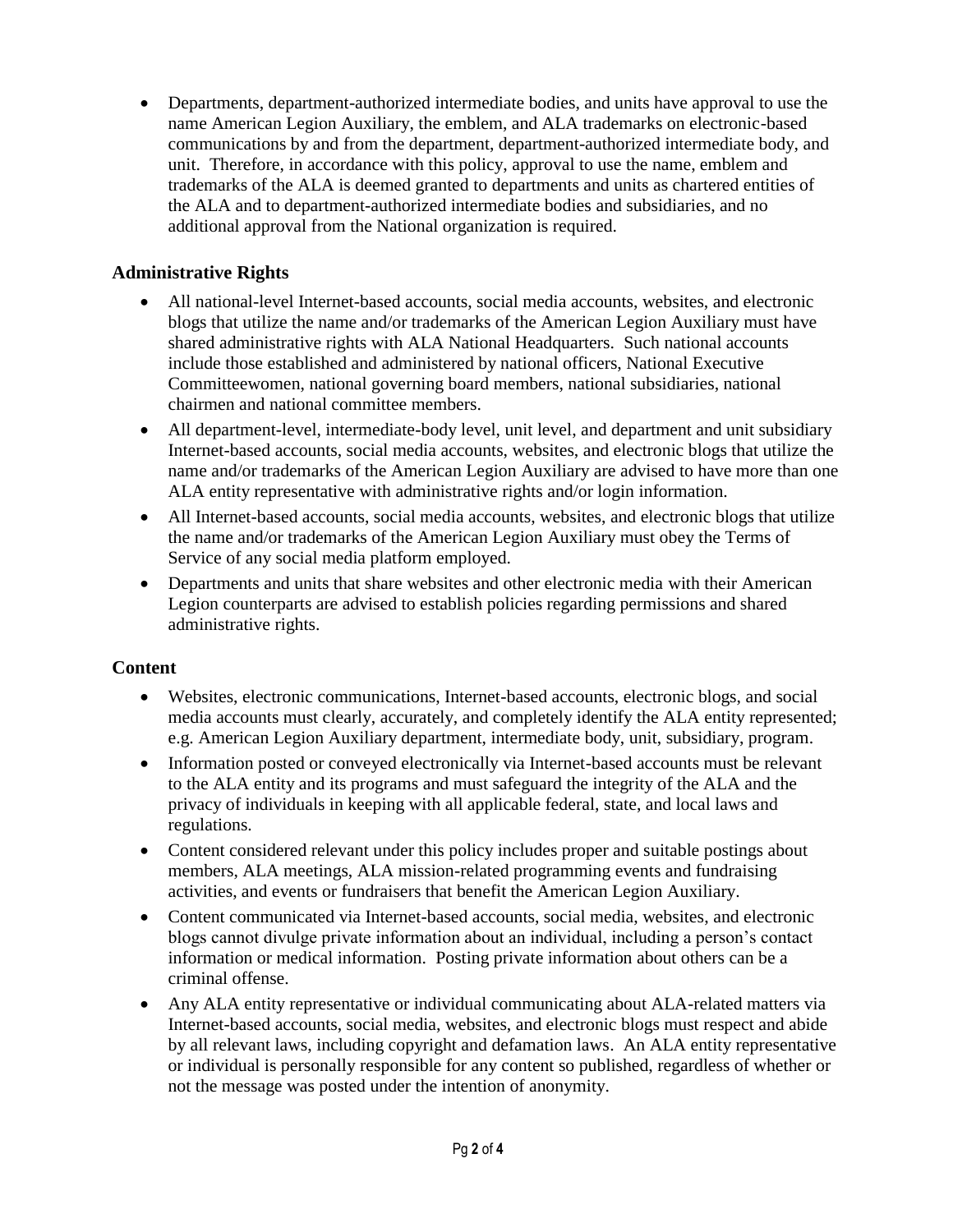- Any ALA entity representative or individual communicating about ALA-related matters via Internet-based accounts, social media, websites, and electronic blogs is responsible for understanding that, once published, content is immediately public and considered permanently available to others; an entity representative or individual may be held responsible for any consequences thereof.
- The promotion or conducting of charity gaming via social media, websites, and electronic blogs is prohibited in many states; state laws prevail, and individuals posting information representing the ALA are responsible for knowing and abiding by all applicable charity gaming laws and government regulations.
- ALA Internet-based accounts, websites, electronic communications, blogs, and social media cannot be used to convey information in support of political parties, political candidates, or sectarian viewpoints; the American Legion Auxiliary is a non-partisan and non-sectarian organization.
- Administrators of ALA websites, electronic communications, Internet-based accounts, blogs and social media accounts are forbidden from using ALA accounts to promote personal projects, goals or interests outside of ALA programs and business.

## **Monitoring**

- The ALA will publish within the *American Legion Auxiliary Branding Guide* appropriate protocols for establishing American Legion Auxiliary social media and Web presence in keeping with applicable laws, government regulations, and industry best practices.
- The ALA will reasonably monitor electronic communications that represent the ALA for threatening or dangerous content, and the electronic media account administrator reserves the authority to remove postings that violate laws, regulations, or ALA policy.
- The ALA will maintain appropriate records of utilization in accordance with applicable laws, government regulations, and industry best practices.

#### **Sanctions**

 Any electronic, Internet-based, website or social media presence using the name, emblem, or trademarks of American Legion Auxiliary that fails to comply with this policy is prohibited. Any cost for enforcement of laws or judgments relative to this policy shall be sought from the offending entity or individual representative.

#### **Guidelines**

- The American Legion Auxiliary National organization will publish and maintain current guidelines within the *American Legion Auxiliary Branding Guide* that include appropriate protocols regarding establishing and conducting American Legion Auxiliary social media and Web presence in keeping with applicable laws, government regulations, and industry best practices.
- ALA electronic media guidelines will address appropriate participation in electronic communications, social media, and Internet representation of the American Legion Auxiliary, both personally as well as when one is acting in an official capacity on behalf of the ALA.
- Guidelines will reflect and promote the importance of the ALA's role and opportunities in social media and Internet communities for conveying the organization's identity – the world's largest women's patriotic service organization – and the organization's mission and relevance – to serve United States veterans, military, and their families at home and abroad.